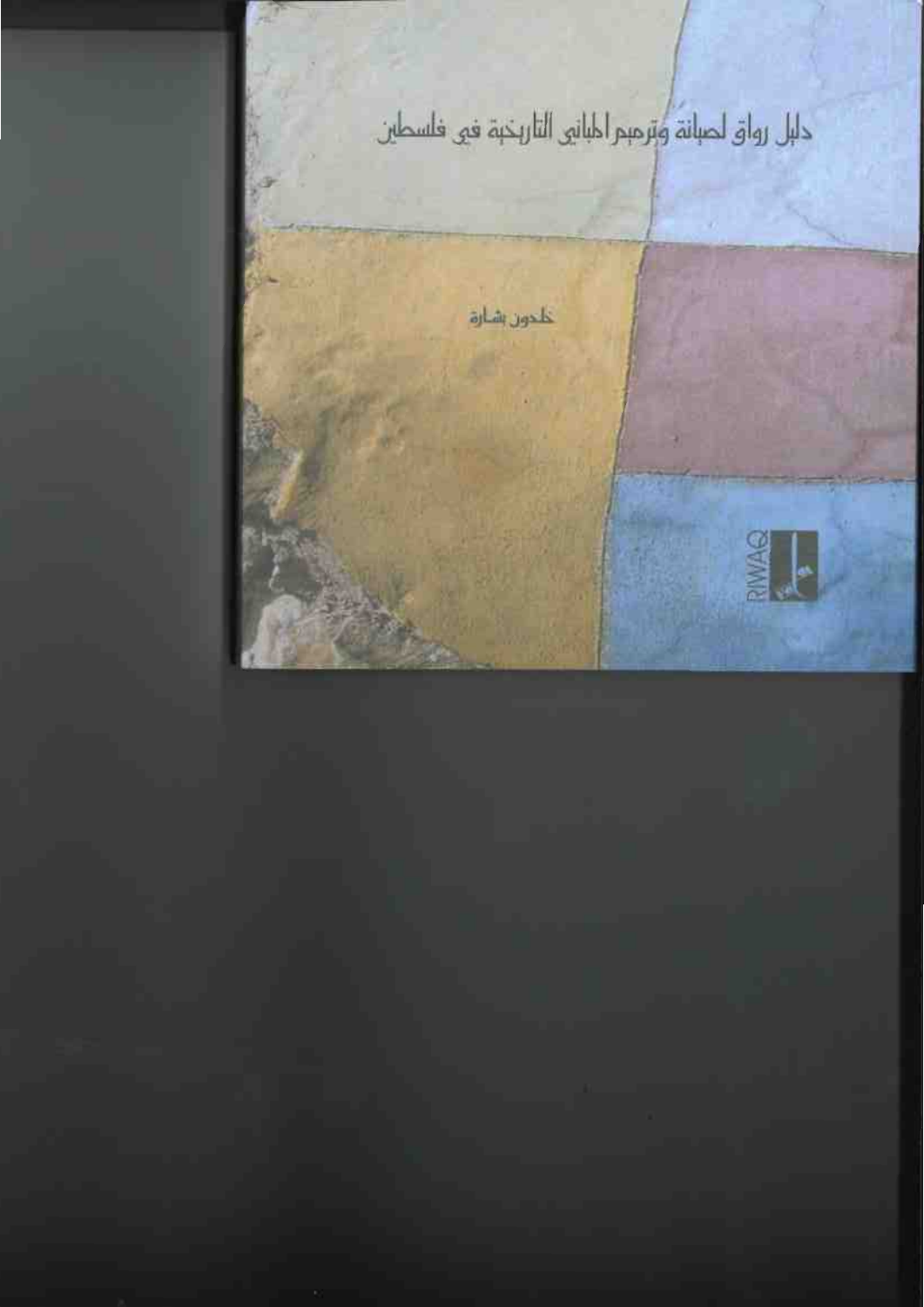## دلبل رواق لصبانة وترمبم المبانيى التاربخبة فيى فلسطين

خلدون بشارة



سلسلة رواق فيى تاربخ العمارة فيى فلسطين

 $\boldsymbol{8}$ 

**WB** Sida يتوجه رواق بالشكر لسيدا: الوكالة السويدية للتنمية والتعاون الدولي Sida. Swedish International Development Cooperation Agency لتبرعها السخي لدعم هذا الدليل ضمن سلسلة رواٰق: "تاريخ العمارة في فلسطين"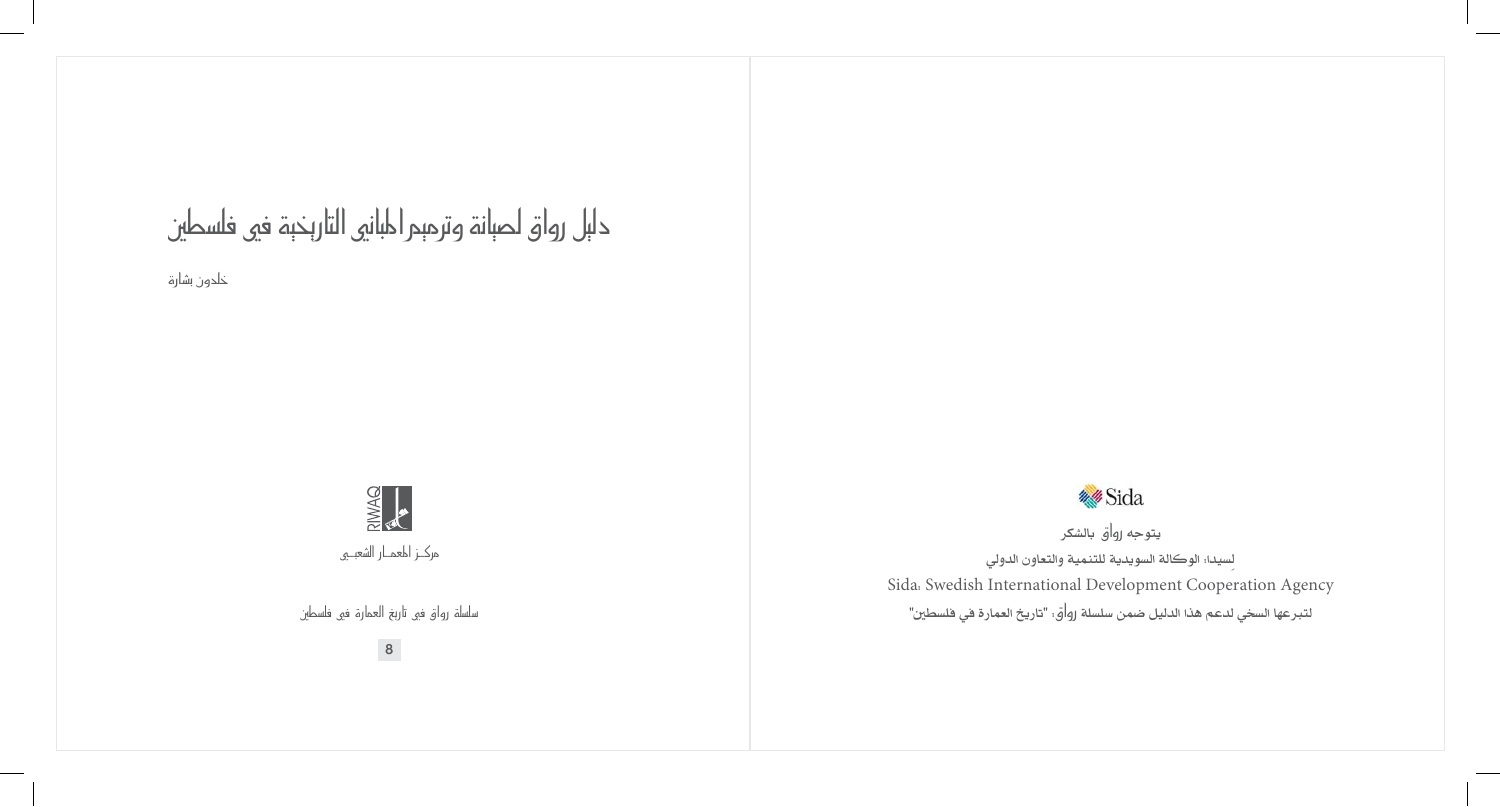#### سلسلة رواق في تاريخ العمارة في فلسطين محرر السلسلة: سعاد العامري

#### دليل رواق لصيانة وترميم الباني التاريخية في فلسطين

 $\sim 2004$  حقوق الطبع محفوظة: رواق، رام الله،  $\odot$ ISBN 9950-303-02-8

### الناشر :

رواق: مركز المعمار الشعبي ص.ب. 212، رام الله، فلسطين تلفون: 6887 2 2 972 972 فاكس: 6986 2240 972 riwaq@palnet.com بريد إلكتروني: صفحة إلكترونية: www.riwaq.org

التصميم والاخراج الفني: |گر9|ء|للتصميح تصوير ورسومات: خلدون بشارة

بدعم من سيدا

## فمرس المحتويات

| الطراشة بالجير        | القصارة الجيرية التقليدية | المونة البيرية                   |
|-----------------------|---------------------------|----------------------------------|
| تنظيف الجدران الحجرية | التشبيع بالمونة البيرية   | 4<br>الكُنْلَة البيرية التقليدية |
| صيانة الأعمال الخشبية | التخلص من الأملاح         | معالجة مشاكل الرطوبة             |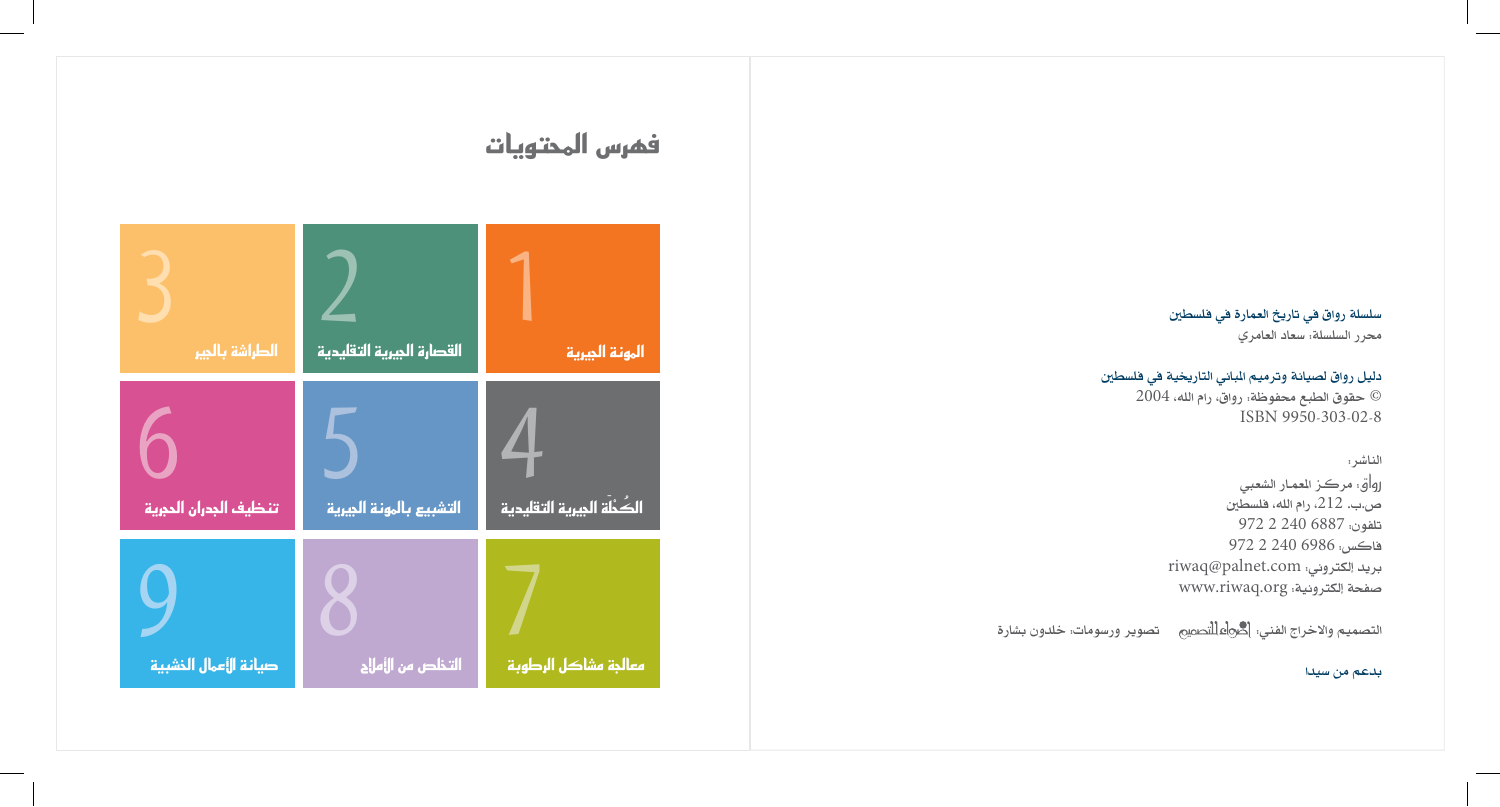#### aasäa

تتعرض العمارة التقليدية في فلسطين لشتى أنواع التدمير والخراب. فبالإضافة إلى ما يسببه الاحتلال الإسرائيلي من تدمير للمراكز والباني التاريخية في فلسطين، فإن خراب الباني التاريخية وتآكلها يعودان بالأساس إلى إهمال هذه الباني وهجرانها وتركها للطبيعة القاسية تعبث بها وتتركها أثراً بعد عين. من الخراب كذلك ما هو بفعل البشر؛ فكثيرون يعتقدون، خاطئين، أن الباني القديمة لا تصلح لتطلبات الحياة الحديثة، ولا بد من هدمها واستبدالها بمبان عصرية، غير آبهين بما لهذه الماني من قيمة حضارية وبيئية كبيرة. كما أن هناك نوعا آخر من التخريب الذي تتعرض له الباني التاريخية، وهو التخريب الناتج عن سوء صيانة هذه الباني وسوء ترميمها، فأغلب عمليات الترميم يقوم بها مقاولون، ومهندسون، وعمال تنقصهم تجربة الترميم، وليست لديهم معرفة حيدة بالبانى القديمة ومواد البناء التقليدية وتقنياتها، الأمر الذي يؤدي في كثير من الأحيان إلى تدمير المباني التاريخية ببطء لا نلحظه.

وللمباني التاريخية، التي بنيت بمواد وأساليب بناء تقليدية، قانونها الخاص، والتعامل معها يختلف تماما عن التعامل مع المباني الحديثة التي تبني في العادة من الحجر والخرسانة السلحة وغيرها من مواد البناء التي تطورت بعد الثورة الصناعية، وشاع استخدامها مع مطلع الثلاثينيات من القرن العشرين في فلسطين. وهنا لا بد من فهم خصائص مواد وأساليب البناء التقليدية، ليتسنى لنا التعامل معها بحساسية وتجنب استخدام مواد البناء وتقنياته الحديثة التي ثبت ضررها على الباني القديمة.

لقد غلب على أعمال صيانة الباني القديمة وترميمها ممارسات خاطئة كانت لها انعكاسات سلبية على حالة هذه الباني، فمثلاً يكثر استخدام الونة الإسمنتية في القصارة والكَحْلَة للتعويض عن القصارة والكَحْلَة الجيرية المّآكلة، الأمر الذي يؤدي إلى تشققات في القصارة والتآكل السريع في حوانب الحجر في الواجهات الخارجية. كذلك يتم استخدام الدهانات الزيتية بشكل واسع في طراشة الجدران والعقود القديمة، الأمر الذي يؤدي إلى صم الجدران وإغلاق مساماتها ومنعها من التنفس ونفث رطوبتها للخارج، الأمر الذي يؤدي إلى تقشير الطراشة عن القصارة وسقوطها. أما شيوع استخدام الضرب بالرمل أو القرص الكهربائي (الصاروخ) في تنظيف الحجر القديم، فيؤدي إلى إزالة طبقة بسيطة من وحه الحجر، وزيادة مساحة سطحه العرضة لعوامل

الجو، وبالتالي تسريع تآكله. كذلك من المارسات الخاطئة، أيضاً، عمل مدات خرسانية في الطوابق الأرضية والساحات لعزل الأرضيات، فيؤدي -على عكس الراد- إلى زيادة كمية الرطوبة الصاعدة بالخاصية الشعرية في الجدران، وبالتالي تآكل القصارة وتقشير الطراشة عنها. ومن الأمور التي تؤدي إلى تغيير ملامح المباني التاريخية وتشويهها، استبدال كميات كبيرة من الحجارة القديمة بأخرى حديثة، دون محاولة ترميمها أو تقويتها. كذلك الحال بالنسبة لإزالة القصارة الجيرية عن حدران الباني التاريخية، وإعادة تكحيلها، كما أن إزالة القصارة الجيرية عن الجدران الداخلية للمباني التاريخية وإعادة تكحيلها يغير من ملامح البنى القديمة، بالإضافة إلى تسريع تآكل الحجر الذي يترك بدون حماية القصارة والطراشة. ومن الأمور التي تؤدي إلى تغيير ملامح البني القديمة، إضافة عناصر أو طوابق حديدة للمبنى التاريخي دون دراسة متأنية لبنية العلم التاريخي الأصيلة.

يأتي "دليل رواق لصيانة وترميم الباني التاريخية في فلسطين" لنقل ولو اليسير من العلومات التقنية حول أعمال الترميم، وكلنا أمل أن يكون هذا الدليل ذا منفعة للمهندسين والفاولين والعاملين في هذا الجال، للوصول إلى أعمال ترميم وصيانة نوعية، تساهم في رفع شأن عمارتنا التقليدية، وتساهم، أيضا، في استمراريتها جزءاً من هويتنا الثقافية.

يستعرض هذا الدليل تقنيات ومواد البناء التقليدية وطرق صيانة الباني القديمة، ويتطرق لأكثر أعمال الترميم شيوعاً مثل القصارة، والطراشة، والكُحْلَة، وتنظيف الحجر، والتشبيع بالجير، ومعالجة الرطوبة، ومعالجة مشاكل الأملاح في الباني القديمة، وصيانة الأعمال الخشبية وترميمها. سيتم التركيز في هذا الدليل على استخدام المواد الطبيعية سهلة التحضير والتوفرة في السوق الحلية. ويعتمد الدليل على بحوث ومراجع ودراسات مختلفة في مجال الترميم، وعلى نتاج ورش الترميم والاختبارات التي أجراها رواق على عشرات الشاريع التي نفذها منذ تأسيسه العام 1991. |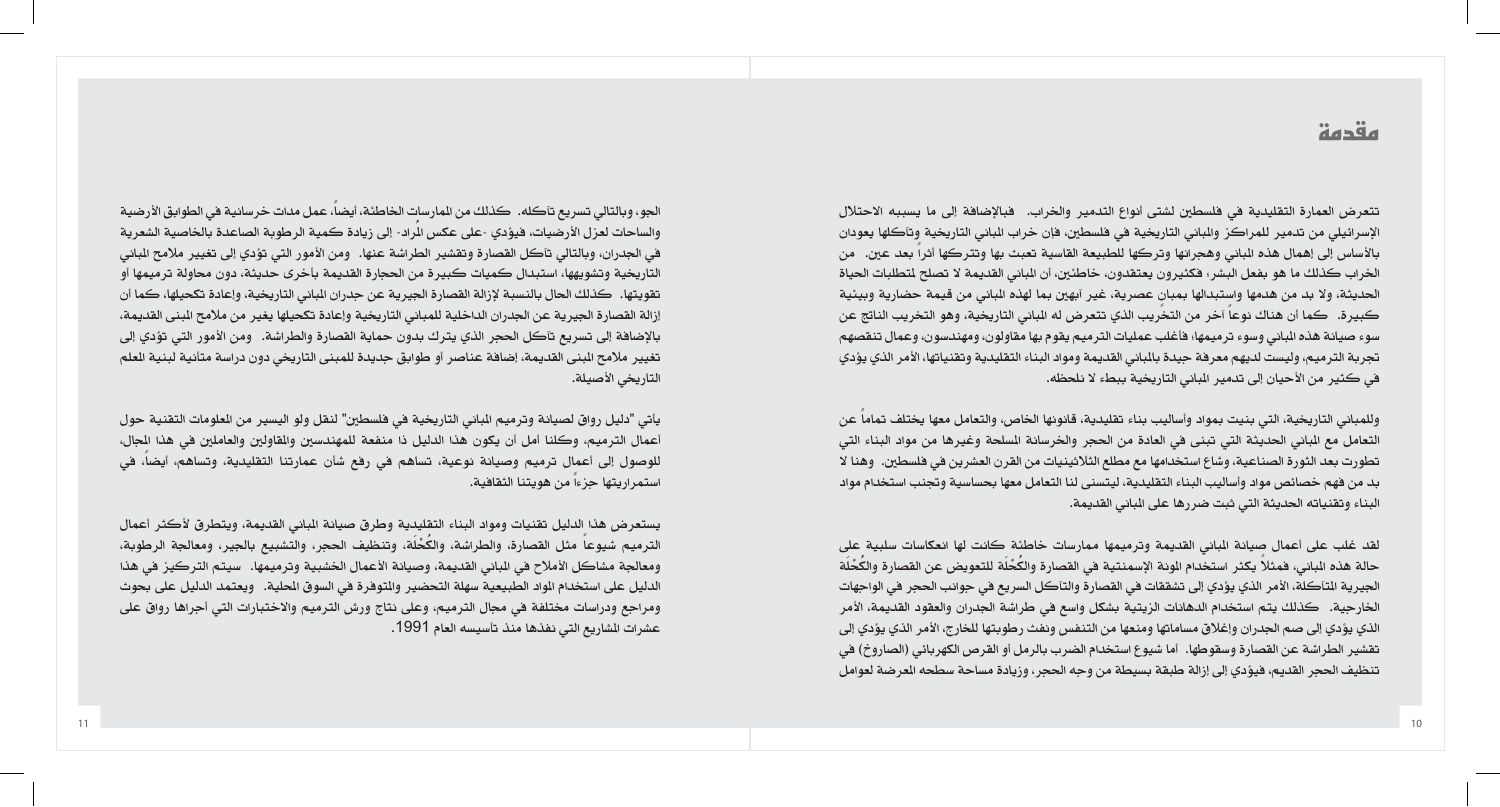مراجع مختارة

- Ellis P. Gauging Lime Mortars. The Building Conservation Directory, 2001.
	- "*The importance of complex aggregates in historic renders and repair mixes*". SPAB News Vol. 21, No 2, 2000.
- Grimmer, Anne E. Keeping it Clean: Removing Exterior Dirt, Paint, Stains and Graffiti from Historic Masonry Buildings. Washington, DC: Preservation Assistance Division, National Park Service, U.S. Department of the Interior, 1988.

*Preservation Brief 6: Dangers of Abrasive Cleaning to Historic Buildings.* Washington, DC: Preservation Assistance Division, National Park Service, U.S. Department of the Interior, 1979.

- Holmes, Stafford & Wingate, Michael. Building with Lime. Intermediate Technology Publications, July 1997.
- Lazzarini, Lorenzo & Lombardi, Gianni. *"Genesis and Classification of Rocks"*. 15<sup>th</sup> International Course on the Technology of Stone Conservation, ICCROM, Venice, 2003.
- London, Mark. Masonry: How to care for Old and Historic Brick and Stone. The Preservation Press. National Trust for Historic Preservation, Washington, D.C. 1988.
- Marquis-Kyle, Peter & Walker, Meredith. The Illustrated Burra Charter: Making good decisions about the care of important places. Australia ICCOMOS Inc, 1992.
- Matero, Frank G. & Tagle, Alberto A. "*Cleaning, Iron Stain Removal, and Surface Repair of Architectural Marble and Crystalline Limestone: The Metropolitan Club."* JAIC online, Volume 34, Number 1, Article 4 (pp.49 to 68). Journal of the American Institute for Conservation, 1995
- Park, Sharon C., AIA. *Preservation Brief 39: "Holding the Line: Controlling Unwanted Moisture in Historic Buildings".* Washington, DC: Heritage Preservation Services, National Park Service, U.S. Department of the Interior, 1996.
- Applied Research Institute Jerusalem (ARIJ). Water Resourrces and Irrigated Agriculture in the West Bank. Bethlehem, 1998.
- Ashurst, John. Mortars, Plasters and Renders in Conservation. Second Edition. Easa Publication, July 1997.
	- "The Technology and Use of Hydraulic Lime". Cathedral Communications Limited, 2001.
- Ashurst, John & Dimes, F. Conservation of Building and Decorative Stone. Vol. 2, Butterworth-Heinemann, Oxford, 1999.
- Ashurst, John & Nicola. Practical Building Conservation. English Heritage Technical Handbook, Volume One: Stone Masonry. London: Gower Technical Press Ltd, 1988.

Practical Building Conservation. English Heritage Technical Handbook, Volume Three: Mortars, Plasters and Renders. London: Gower Technical Press Ltd, 1988.

Ashurst, Nicola. Cleaning Historic Buildings. Volume One: Substrates, Soiling & Investigation. London: Donhead Publishing Ltd., 1994.

> Cleaning Historic Buildings. Volume Two: Cleaning Materials & Processes. London: Donhead Publishing Ltd., 1994.

English Heritage. The Lime Directory. Donhead Publishing. February, 1997.